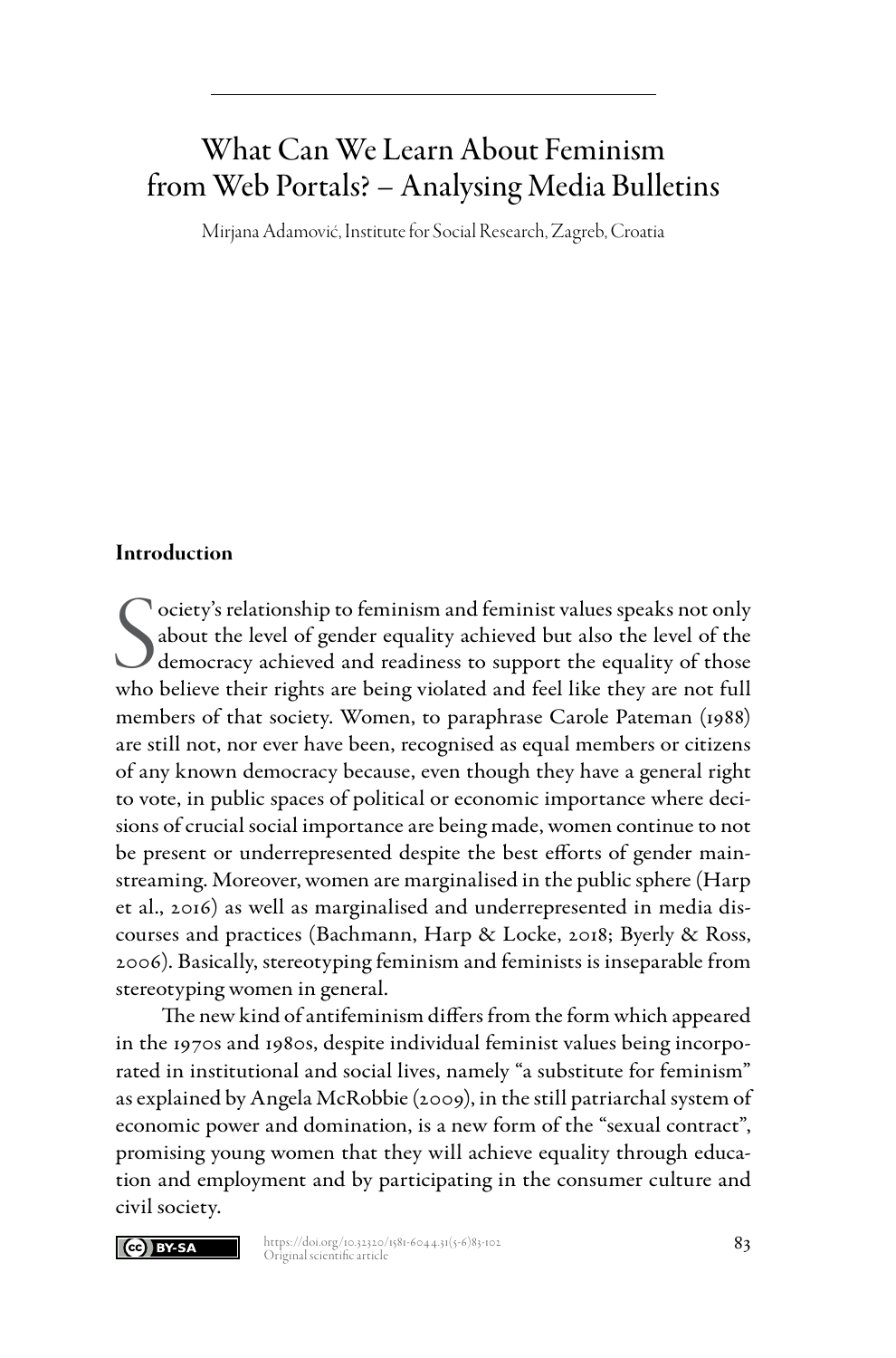#### Media, Women and Feminism

The media is a "major cultural and ideological force standing in a dominant position with respect to the way in which social relations and political problems are defined and the production and transformation of popular ideologies in the audience addressed" (Hall, 1988, p. 118). Institutions such as the family, schools and media produce and reproduce hegemonic ideologies whereby the mainstream media adapt ideologies to "common-sense" attitudes (Vavrus, 2002).

Backmann et al. (2018) believe there are several landmark moments in the history of researching the relationship between women and the media. One of the first is the conclusion reached by the sociologist Gaye Tuchman (1978) that women mostly do not feature in the mediated public sphere or are featured as carriers of stereotypical roles of victims, mothers or incompetents, and that the issues of gender equality as well as women's questions and issues are not of significant interest to the media. She calls this state "'symbolic annihilation' because by watching women's representation in the media children can't conclude anything other than the woman belongs at home" (cf. Lance & Paschyn, 2018). The following landmark moment was the work of Laura Mulvey (1975) which speaks about "women as the object of the male gaze" in movies, where women are most often featured in a passive role or one unimportant for the screenplay, and mostly serve as the object of erotic desire of both movie characters and the audience (see Albertson, 2018, p. 54). Another landmark moment in media research was the realisation that female identity is not a monolithic construct nor are women a homogeneous group whereby "current approaches addressing the creation and sustaining of oppressive gender ideologies understand that these not only serve patriarchal interests but also racist, classist and heterosexist ones" (cf. Lane & Paschyn, 2018, p. 7).

The predominant postfeminist discourse in the media serves as a commentary on the status of feminism, which appears unnecessary because all gender issues are either already solved in legislation or solutions for them are being suggested, that is, individual elements of feminism have become incorporated in political and institutional life while words such as "empowerment" or "choice" have been converted into an individualistic discourse and are in use by the media and popular culture, as well as institutions serving as a substitution for feminism (McRobbie, 2009).

In accepting the postfeminist values, there is a difference between western and post-socialist countries; while in western countries, the media portrayal of politicians through their feminine characteristics has become mainstream, in post-socialist countries with a pronounced national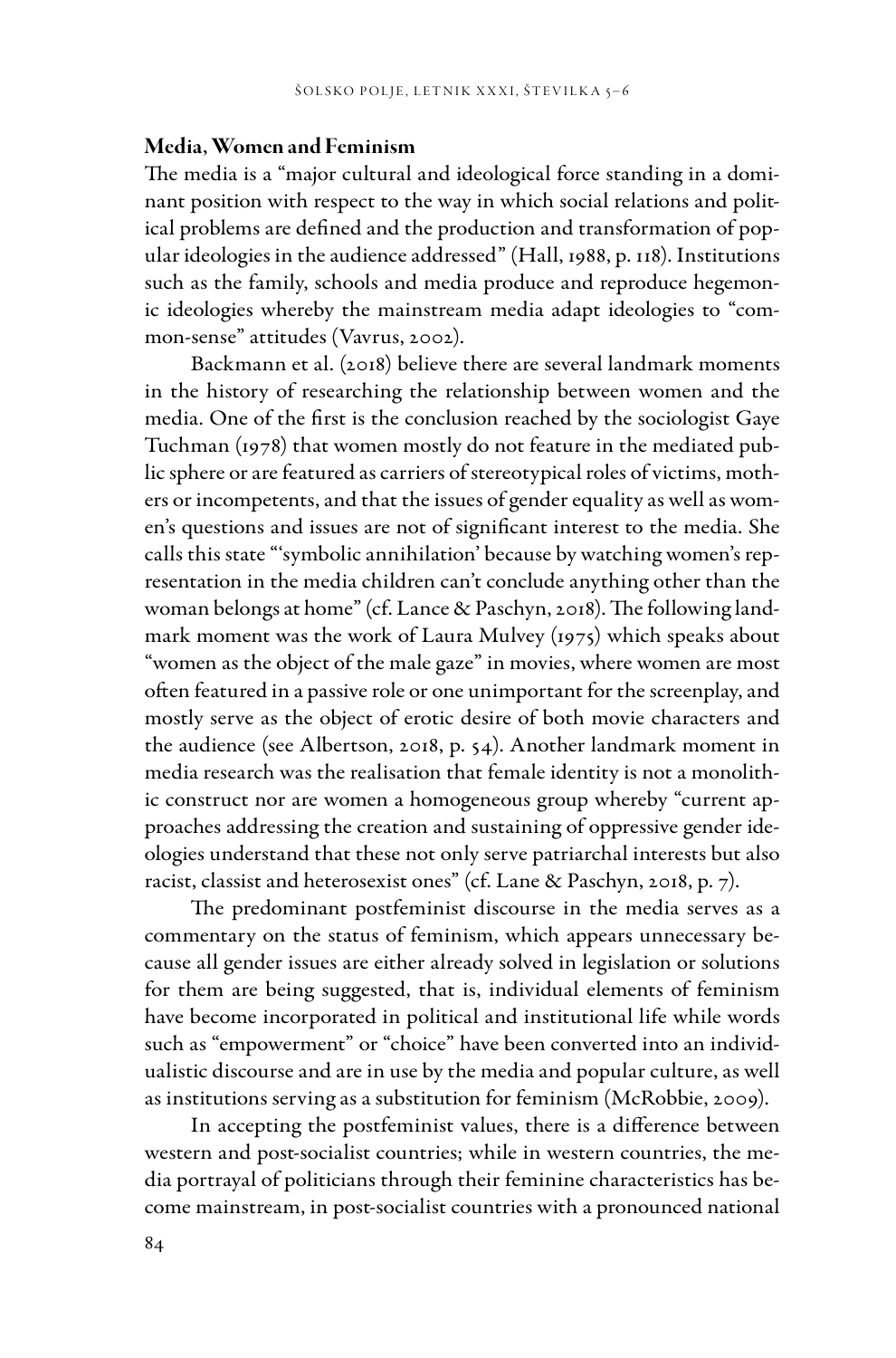discourse, postfeminism is a complex phenomenon allowing women entry to the public sphere but simultaneously insisting on their femininity and all associated patriarchal stereotypes and cultural mythos (Danova, 2006; Lance & Paschyn, 2018).

The phenomenon of celebrity feminism, whose media protagonists often speak from their individual perspectives (connected to a feeling of injustice in performing their professional or social roles) pointing out racial, gender or economic hierarchies, sexual violence or other significant social problems, encountered strong criticism from female feminist theoreticians with regard to the professions the celebrities perform, i.e. a deep collision with capitalism in which gender inequality is incontrovertible. Hobson (2016) warns that celebrity feminism is completely opposed to authentic feminism, which is less mainstream and less attractive than the interpretation of feminism offered by show business stars. Hobson emphasises that famous feminist brands are only a stepping stone to true feminism, and at the same time very removed from true feminist ideas because by many standards, primarily their lifestyles, they represent precisely what feminism is trying to bring into question. This is, claims Gay (2014), "rebranded and reclaimed feminism" advocated not only by beautiful, famous and generally irresistible women but also by male feminists whose word has a "broader reach" and echoing message instantly becomes viral in today's Internet world. Andi Zeisler (2016) claims that celebrity feminists such as Beyoncé, Emma Watson, Taylor Swift and others, who are privileged to publicly speak about inequality and have popularised feminism, are the ones accountable for transforming the unpopular "angry, the cynical and man-hating" (Zeisler, 2016, xii) discourse into a hot marketable topic. Nevertheless, celebrity feminism has great media visibility and cultural capital, especially significant in Internet culture which has made collective conversation and greater democratisation possible. This sort of communication is based on short messages with a limited number of characters, which can hardly be rivalled by the academic discourse (Hobson, 2016).

Empirical research points to women being less represented in the printed media than men (such as Jia at al., 2016; Stanley, 2012; Harp, Loke & Bachmann, 2011) and that the same trend has been carried over to digital media. Further research shows that the often seemingly objective reporting on female politicians' activities conceals a deceitful media intention to portray them as depoliticised (Vavrus, 2002; Danova, 2006). Female politicians are written about as "beautiful, elegant women, devoted mothers and wives", and their private appearances and lives are more commented on than their public role (cf. Danova, 2006, p. 131).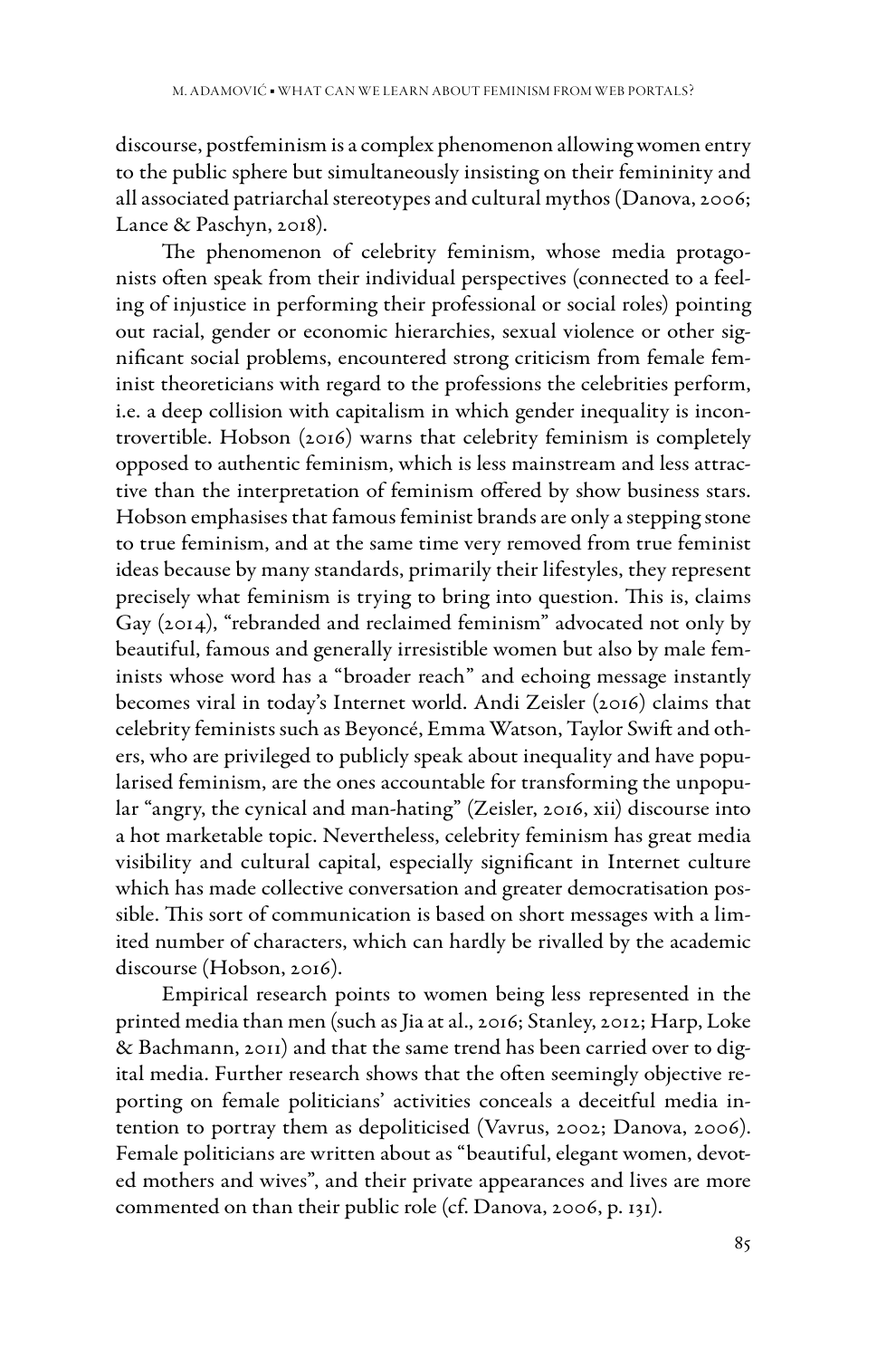Studies of gender culture in South-East Europe have shown that the media discourse "mirroring all of the social controversies of transition, as an ideological state apparatus – participates in the reproduction of very retrograde patriarchal ideological matrices" (Moranjak-Bamburać, 2006, p. 31). Obviously, media are an active manufacturer of intolerance, discrimination and prejudice because one of the important results in multi-ethnic societies is the differentiation of an "ethnically ideal woman" and the "woman as portrayed by the media"; while the former is connected to the ethnic, patriarchal ideology, the other is a "guarantee" of masculinity (Moranjak-Bamburać, 2006).

Researchers dealing with the status of feminism and feminists reveal that from the middle 1990s we can recognise a negative cognitive framework of feminism (Riley, 2001; Buschman & Lenart, 1996; Callaghan et al., 1991). The study of Sarah Riley (2001) established the decoupling of feminist values from feminism, in addition to a new sexist discourse which she demonstrated with the example of everyday communication. This decoupling of feminist values from feminism has the purpose of minimising social change connected to gender inequality by using liberal rhetoric in five ways: positioning feminists as extremists; minimising the significance of the historical oppression of women; minimising the privilege of men in history and the present; marginalising the voices calling for change; and decoupling feminism from feminists in order to portray feminist values as gender-neutral.

Feminist demonisation in the media has been confirmed by several studies, among which it is important to point out Rhode (1995) and Lind and Salo (2002) (see Jaworska & Krishnamurthy, 2012). Rhode discovered that the media uses four strategies while reporting on feminists: "demonisation, trivialisation, polarisation, and the focus on the individual rather than social transformation" (cf. Jaworska & Krishnamurthy, 2012, p. 404). Demonisation is a strategy focusing on feminists linked to radicalism, unsexed characteristics, and a deviant lifestyle. Emphasis on the physical appearance of feminists serves to trivialise the feminists' efforts. Feminists are also antagonistic, polemical and do not fall into the concept of *normal women,* which is strategy of polarisation. Among other things, this approach, states Rhode, prevents feminist efforts for collective action. Lind and Salo (2002) have come to similar conclusions; feminists are demonised, feminism is primarily a topic within the media framework of arts and politics while women are generally written about in the private sphere. Authors have concluded that feminism is not seen as essential when it comes to solving women's everyday lives (Jaworska & Krishnamurthy, 2012). In their comprehensive and significant quantitative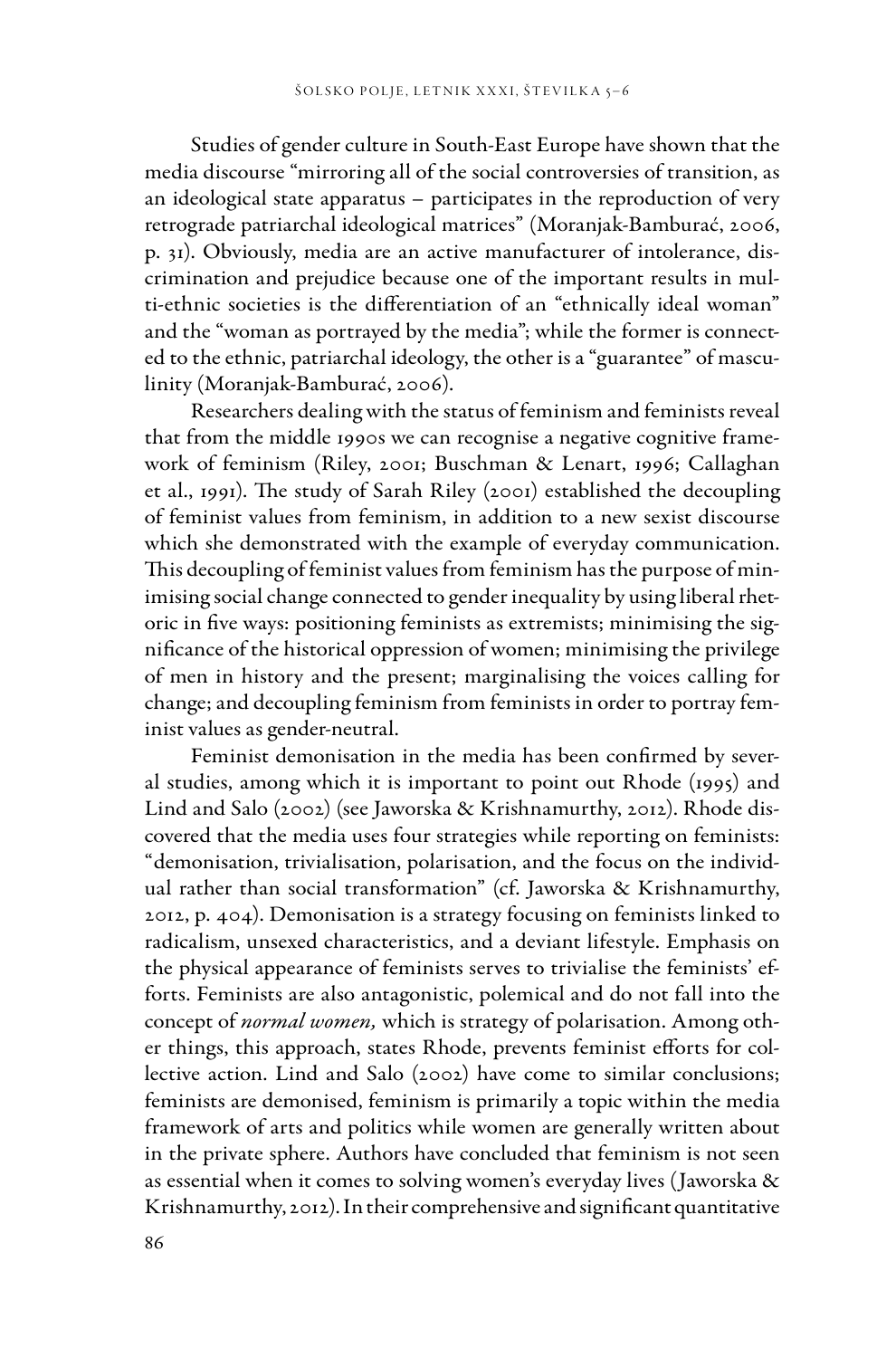study conducted on large samples of British and German printed materials, Jaworska and Krishnamurthy (2012) conclude that there is a tendency of the feminist movement holding a negative connotation, which is chiefly connected with attributes such as past, obsolete and irrelevant.

# Methodology

The research was conducted on all articles published in 2019 tagged under "feminism" on the five most visited Croatian Internet portals according to the Gemius Audience report:1 24 sata, Dnevnik.hr, RTL.hr, Večernji list.hr and Net.hr. The number of articles collected by this method was  $N=18$ . Most articles were published by the portal Dnevnik.hr (7), followed by Večernji list.hr (6), Net.hr (2), RTL.hr (2) and 24 sata.hr (1).

The sample articles were recorded, saved and analysed using NVivo12 software. The data were processed using qualitative analysis, namely thematic analysis using the "six-phase framework" first suggested for thematic analysis by Braun and Clarke (2006) and Clarke and Braun (2013).

The first step of the analysis was initial coding in order to group the content and determine the themes. Text coding was done by a single person – the author of this paper. The number of texts included in the analysis is relatively small and, even though there was some concern that there would be an overlapping of themes (Maguire & Delahunt, 2017, p. 3356) and inadequate diversification in approaching feminist themes and subthemes, in my opinion, this did not occur during the data analysis, probably due to the different editorial concepts of the analysed portals.

Since Braun and Clarke (2006) distinguish between semantic and latent analysis, we chose the latent approach, which tries to reveal ideas, assumptions and conceptualisations, i.e. to provide deeper analytical insights. This latent analysis was conducted in line with an established theoretical framework that Braun and Clarke call a top-down theoretical thematic analysis (2006, p. 83) and which dictated the formulation of our research questions:

- Question 1: What kind of content is tagged as "feminism" on the most visited web portals?
- Question 2: Can different interpretations of "feminist" and feminism be identified in the media's approach to themes?

Following the identification of themes, in this case, different approaches to feminism, in order to gain an insight into the latent data structure, we constructed a thematic map providing an interpretative framework on who is the main actor in feminism; what kind of feminist

1 Retrieved March 12, 2020, from https://rating.gemius.com/hr/tree/8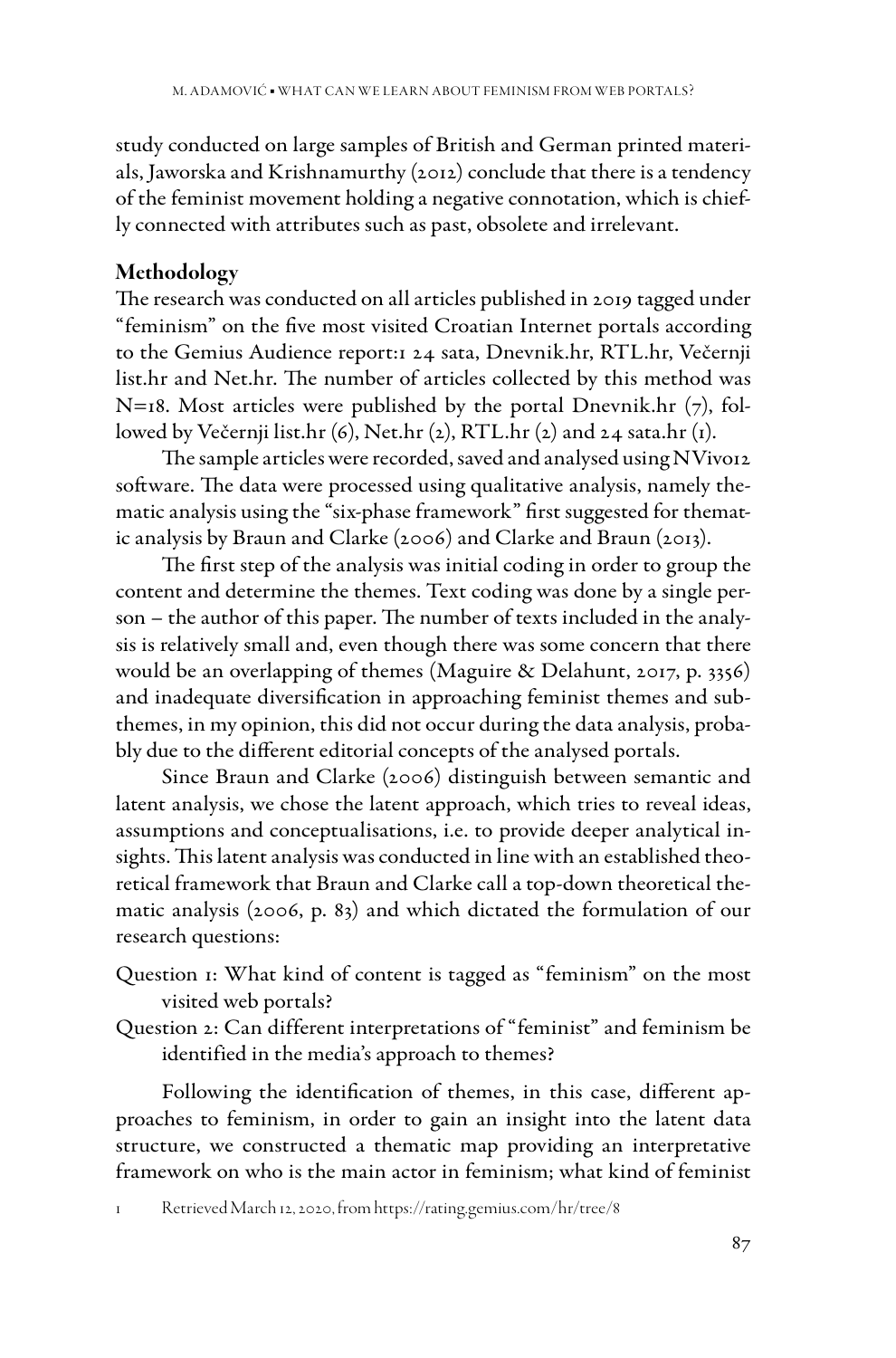activities are reported on; how is feminist activity connotated (positive, negative, neutral); in what time is feminist activity taking place (present, past, future); what kind of hierarchal power relationship is present; is there any mention of the social consequences of those feminist activities and does the text explicitly use the word "feminism" or are the feminist activities described without a direct feminist attribute.

#### Results and Discussion

The topic of feminism is generally underrepresented in tags. Namely, on the five most visited web portals in 2019, there were only 17 cases when content was tagged as feminist. Even more, two of the articles described a single event, while the other articles were about different content. Even a sample this small revealed that some of the web portals are more dedicated to feminist topics and others less. Definitely standing out is the portal Dnevnik.hr (namely its subsidiary portal "zadovoljna.hr"), which primarily addresses a female audience. The underrepresentation of feminist themes is consistent with findings on the poor representation of gender and gender policies in the media and their stronger focus on ethnic, regional and religious equality, as well as complete tabloidisation which is present in individual former Yugoslav countries (Croatia, Bosnia and Herzegovina, Serbia) (Isanović, 2006). Also, content featuring women as principal actors is mostly presented as fun and funny content while serious content is generally connected with male actors (Milivojević, 2004, according to Isanović, 2006).

The answer to our first research question "What kind of content is tagged as "feminism" on the most visited web portals?" shows that despite the small number of "feminist" articles there are, at the same time, several different themes through which feminism is covered. Initially, the data suggested a very wide spectrum of topics: from body perspectives and female physical appearance to sex appeal, activism (in connection with religion, public space and LGBT issues), discrimination of women, patriarchy, racism, marking of significant dates, and the "successful women" phenomena. A more in-depth analysis showed that we can recognise five frameworks for presenting feminist content.

#### *Feminist Pioneers*

This is a historical and, in some ways, educational perspective in approaching feminism because the readers are educated on the significance of individual actors and activities. Actors are persons who stand out in history by some activity which promoted feminist-related values or by fighting for the rights of women; for example, Billie Jean King (the tennis player) or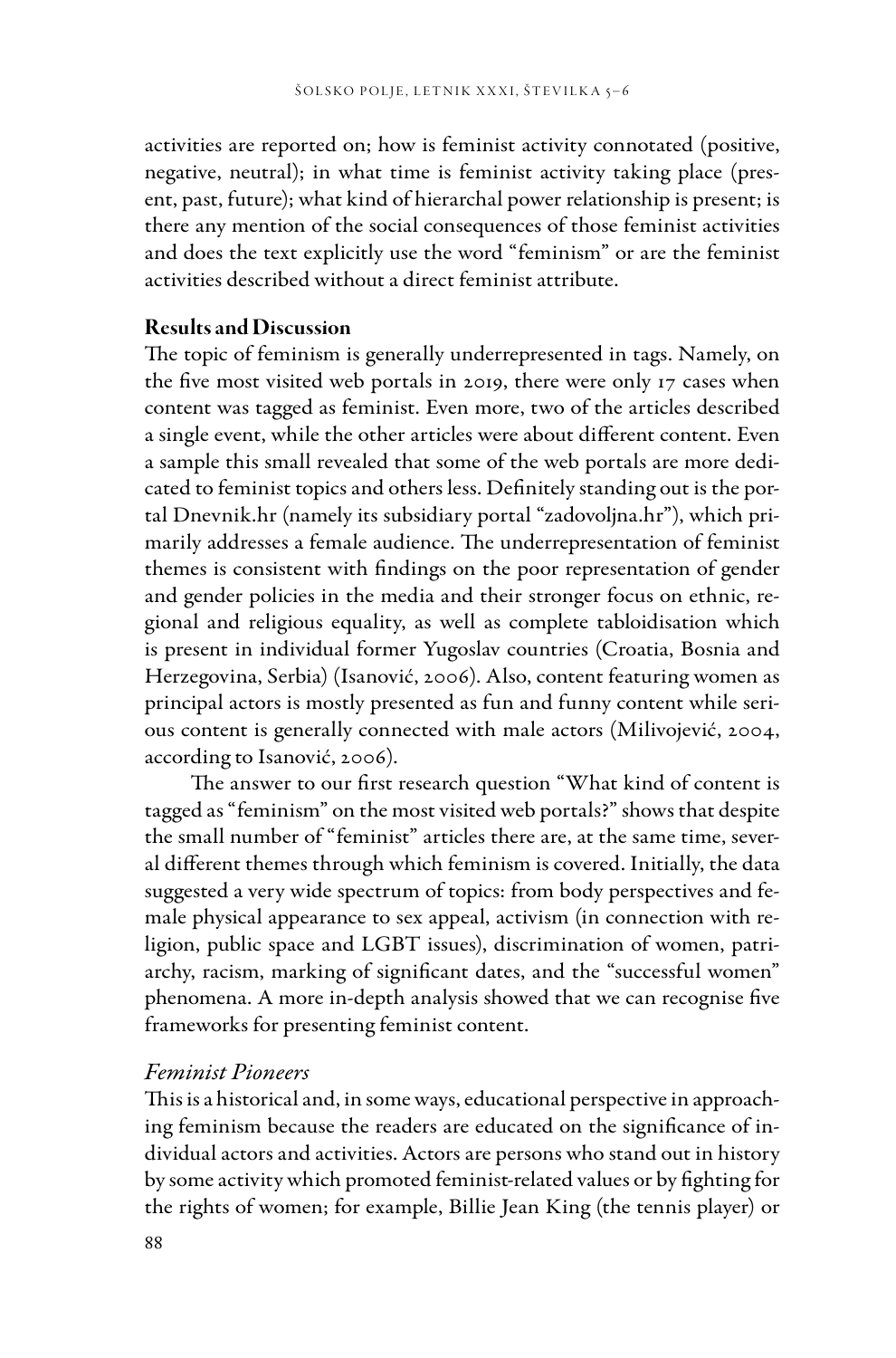Amelia Earhart (the pilot). These women are pioneers in their professions and achieved exceptional feats in their lives.

*The name Billie Jean King is written in history in gold letters. With 129 tournament wins in her career, which includes 39 Grand Slam titles, this legendary American is one of the most successful female tennis players of all time. (FP–1)*

*Amelia Earhart is the most famous female pilot of all time… the first woman to fly over the Atlantic and to attempt to fly around the globe. (FP–2)*

The main actors are women and the topic is their success fighting either men or patriarchal norms and how they became synonyms of female empowerment, which is the focus of this feminist theme.

*The 55-year-old Riggs challenged Billie to a duel in an effort to prove that female tennis players are inferior to men. He claimed that no woman is strong enough to beat him… To the general amazement of the men and delight of the women, Billie outright defeated Riggs in a tennis match played according to tennis rules for men. (FP–1)*

The theme is covered from the position of merging the private and public lives of the actors, with an emphasis on the individual hierarchical power relations typical of patriarchy and traditional societies and closely connected with the public and private lives of both women.

*Billie was the first prominent sportswoman in history to publicly declare herself a lesbian … The famous tennis player decided to stop hiding her sexual orientation. At that point in history, the truth could have severely damaged her career and family relations. (FP–1)*

*I wanted to come out even sooner, but my parents were homophobic. And besides, people kept telling me that it would mean the end of women's professional tennis. (FP–1)*

The title of one of the articles makes an unclear and sensationalist reference to feminist content in order to mask an educational item on the feminist successes of individual women. Namely, the hierarchical position of women is emphasised in the title "*Women should stay in the bedroom*", which evokes the dominant message given to women at that time. Yet is also serves to grab the attention of modern-day readers because it suggests that the article is about female sexuality and their affiliation with the "bedroom", whereby more naive readers are tricked into reading an educational-feminist article. Alongside the topics of patriarchy and traditional values, the problem of women entering male professions also stands out.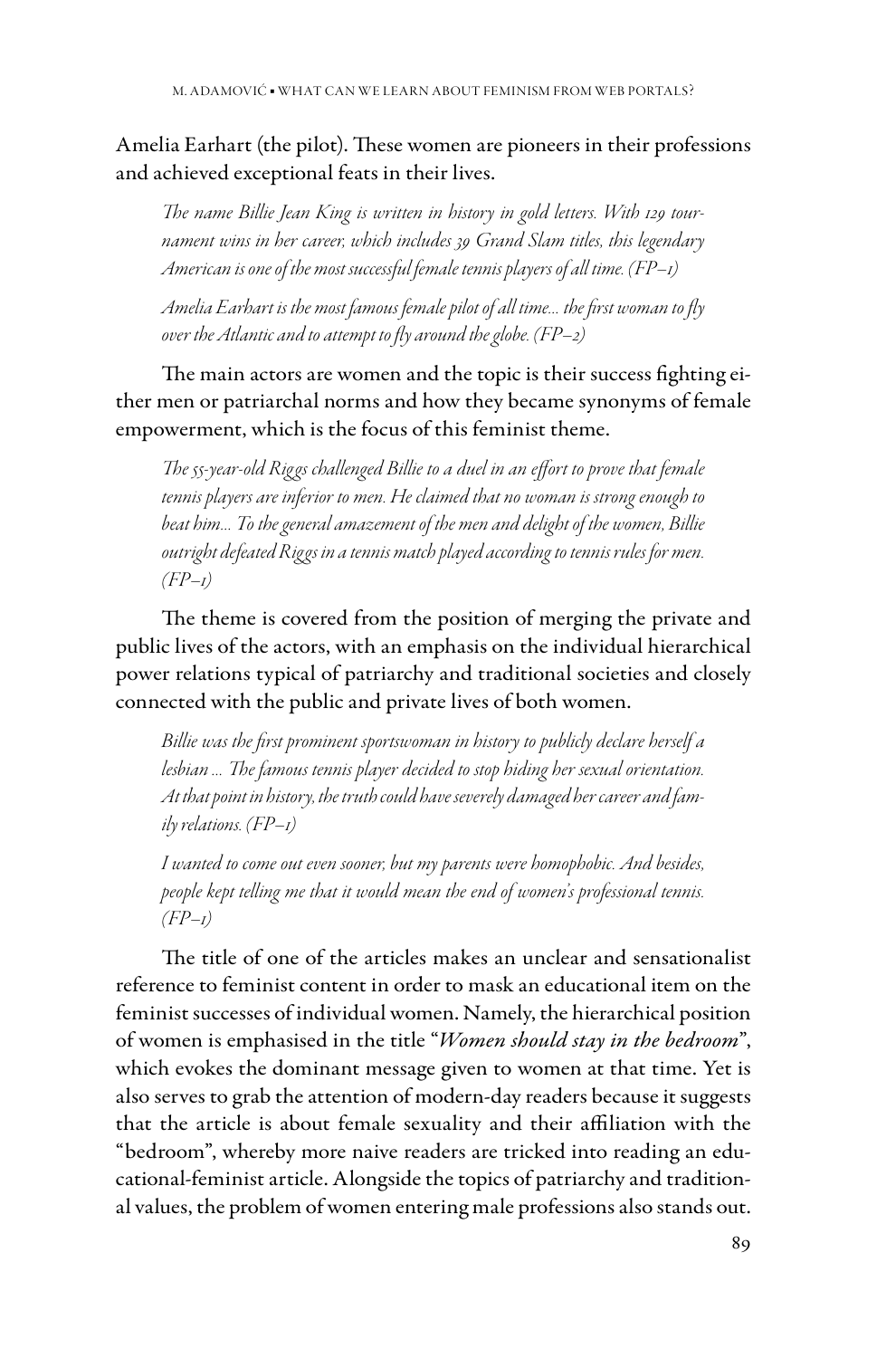*It is interesting that she had already noticed the division in society when professions are concerned, so she was very excited when in the newspapers she would find articles on successful women who excelled in areas that were considered "male-only". She would cut them out and collect them in her notebook. (FP–2)*

The social consequences of the actors' feminist activities are clearly noted; successful entry into male-only professions, LGBT rights activism in the case of Billie Jean King, and the fact that the Croatian pilot Katarina Matanović saw Amelia Earhart as her female role-model in a profession that remains predominantly male even today.

*In the end, she became an ardent LGBT rights activist, all the while advocating women's rights with the same passion. She struck a blow to chauvinism which it has never recovered from. (FP–1)*

*Ultimately, she inspired the first Croatian female pilot Katarina Matanović Kulenović, who is, in turn, today celebrated in a series of children's picture books such as "Goodnight stories for young girl rebels". (FP–2)*

In this sort of approach to presenting media content, the words feminism and feminist are explicitly mentioned in the text.

*The renowned New York Times wrote that she did more for women in that tennis match than most feminists do in their entire lives. (FP–1)*

*Even if the real truth about her fate never comes out, there is no doubt that Amelia is a true hero and feminist role model to women around the world. (FP–2)*

The educational approach affirmatively covers the topic, and covering topics according to discourse belongs to the second-wave of liberal feminism because the topic is approached in a way which does not connect women to the home or family sphere (Lončarević, 2011) but through speaking about their public activity, clearly stressing gender hierarchy, pointing out discrimination and saying how necessary is individualism and the public activity of women in fighting for their rights.

#### *Female Politicians and Feminism*

The framework of writing on the relationship of feminism and female politicians, unlike educational feminism, does not contain almost anything explicitly feminist. Instead, the activities of female politicians are approached from the level of news stories on their daily or commemorative activities which are apparently considered "feminist" enough themselves. It should be pointed out that only one of the collected articles deals with the relationship between politicians and feminism.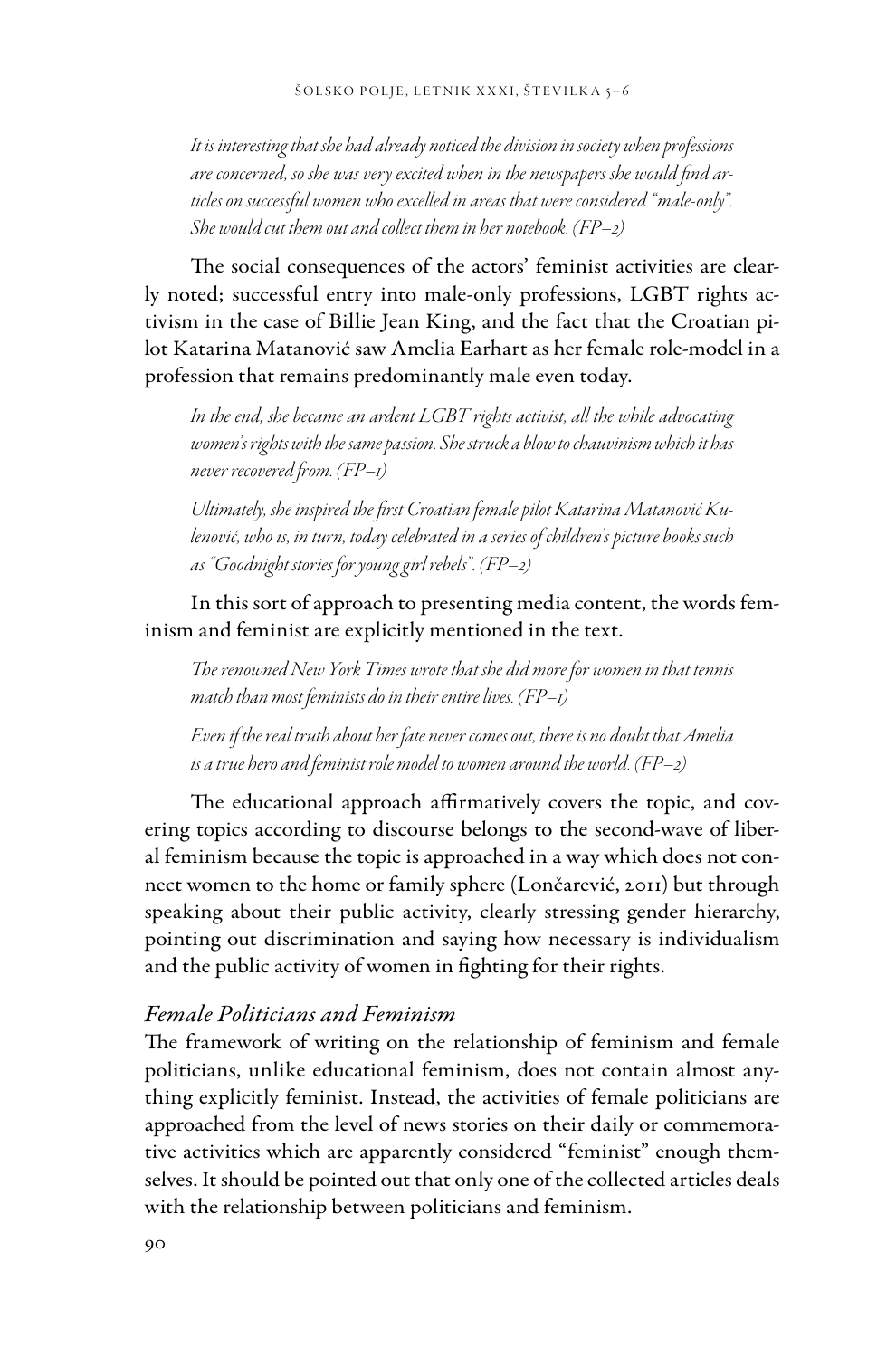The actor in this framework is the highest politically positioned woman in 2019, the then President of the Republic of Croatia, who before becoming president was a member of the Croatian Democratic Union, a right-wing nationalist party. This framework never underlines what actually constitutes an activity connected to feminism, except for stressing the Fulbright Lifetime Achievement Award the President received for "her remarkable, contributions as a leader, diplomat, and public servant<sup>m</sup> which is also omitted from the text, as it only mentions how the President was a Fulbright scholar in the early 2000s when she studied in the USA. Viewed politically, the only thing standing out is her presiding over the Council of Women World Leaders, which is also not mentioned further in the text.

The activities detailed in the text are primarily of a ceremonial or commemorative nature, with a special emphasis on the award being dedicated to the President's "family and homeland", which stresses the emotional and national charge of her statement.

*"I'm proud to dedicate this award tonight to my family and my homeland" , stated Grabar Kitarović, a onetime Fulbright scholar. (FPO–1)*

The emancipatory potential of writing about feminism is reflected in presenting the actor's personal stance, which basically deals with the wider issue of human rights.

*Her experience during the scholarship taught her not to fall prey to prejudice and to keep an open mind to new ideas and new cultures. (FPO–1)*

In the conclusion of the article are the words of the politician which finally point to the problem of gender equality, even though there is no mention of patriarchal power relations. They stress that women "are more than victims", so even though the text deals with the present time, the future dimension is hinted at in the vague vision of women as future agents of crucial social changes, which may be interpreted as a kind of evaluation of the vast female potential for social change.

*Women are still unequal. Even though we have achieved a lot, the discrimination and abuse of women and girls, as well as denying their rights, remain widespread. This concerns all women, regardless of their background, their age or position in society. But don't view women as only victims… they are a source of strength and change. (FPO–1)*

From the distribution of social power viewpoint, this framework explicitly mentions gender but still in vague terms given the practice of not

<sup>2</sup> Retrieved August 24, 2020, from https://vijesti.hrt.hr/553512/nagrada-fulbright-kolindi-grabar-kitarovic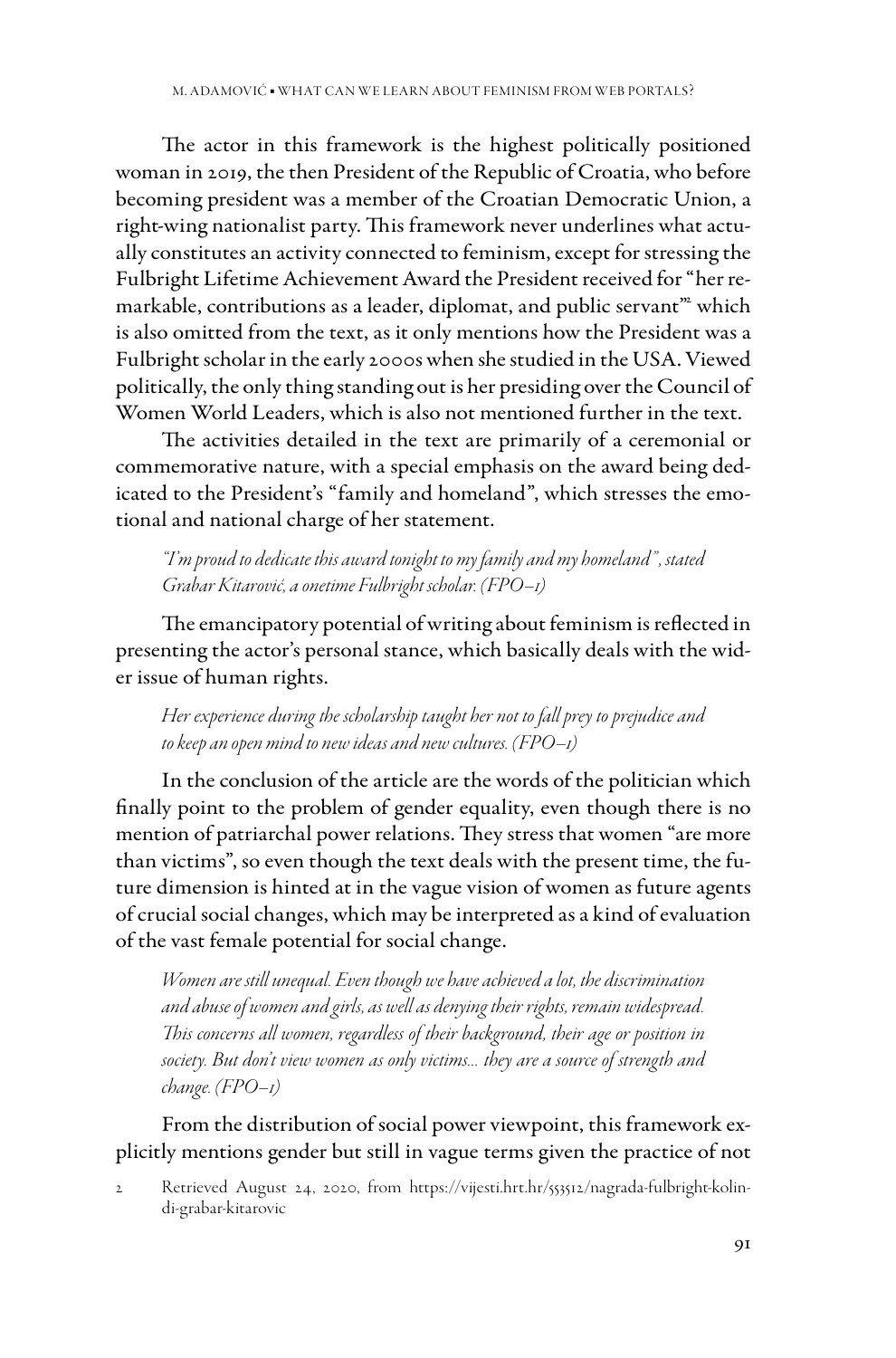mentioning the problem. The text headline gives no hint of dealing with the fight for women's rights but accentuates the President's statement that she was "a girl on the wrong side of the Iron Curtain", although it is well known that former Yugoslavia never was one of the countries behind the Iron Curtain. This was very broadly discussed in the media, along with comments that she had used a completely inaccurate comparison.

The text also mentions "discrimination and abuse of women and girls, as well as denying their rights", allowing it to be said that feminist values in this framework are being presented in a positive context, or at least mentioned as a problem. The word "feminism" is never explicitly mentioned in the text. It is necessary to note that the former, right-wing president has never publicly declared herself a feminist, on the contrary, she explicitly refused to do so in an interview (Brakus, 2015) so we can conclude that tagging this approach as "feminism" is the result of an editorial or wider interpretation of feminism-supportive statements.

#### *Celebrity Feminism*

The typical actor of celebrity feminism is a star of celebrity culture, most often connected to the media or pop culture, i.e. the world of show business (film, television shows, music etc.). They advocate feminist values in their public activities and often, because of this, their other actions are interpreted through the framework of feminist values. In this framework, we find Meghan Markle, the former American actress who is now the Duchess of Sussex and wife of Prince Harry as well as Emily Ratajkowski, who is a "model, actress and businesswoman" and reportedly "one of the sexiest women in the world". They are the topic of most articles in our sample  $(N=4)$ .

This theme focuses on the physical appearance of the actors, for example "she wore her hair naturally curly, and her freckles back then were more pronounced than they are today" or "she posed with unshaven armpits". Special focus is also placed on sexuality because "women are often ashamed of their sexuality". The importance of "personal choice" and individuality is stressed, not only in relation to one's body but also in relation to behaviour patterns and clothing choices. Although it might seem that these choices are trivial and have no bearing the political and social core of feminism, this thematic focus is typically postfeminist.

*I'm aware that my impression of what it means to be a woman when I was young*  was mostly influenced by misogynistic culture. Even more, I'm convinced that it *still affects my views on sex appeal. But I don't mind it because that is something I chose myself. Isn't that the essence of feminism – the right to choose? (CF–1)*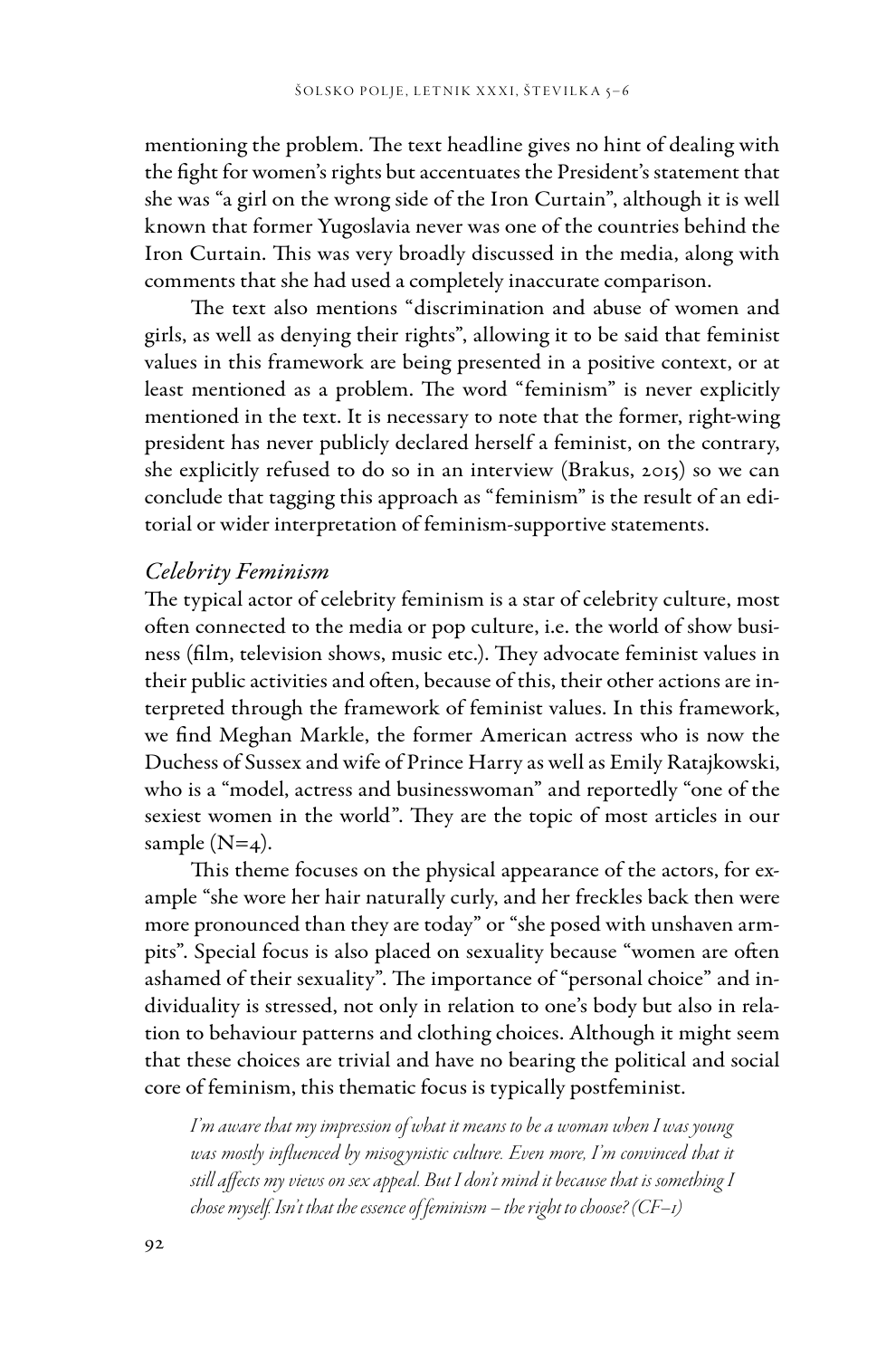Physical attractiveness and charm are pointed out as crucial in achieving success which is portrayed as the seduction of a prince and entering the royal family, as is the case with Meghan Markle.

*Her beauty and charm seduced even Prince Harry and she managed to get all the way to the Buckingham Palace. (CF–2)*

This thematic framework is not deprived of emphasising the actors' awareness of gender hierarchy and inherent discrimination; on the contrary, it strongly accentuates feminist awareness and activism.

*Nine-year-old Meghan participated in the "Nick News" show in 1990, protesting against sexist commercials … Meghan was included after having written a protest letter explaining that it is wrong for the show to be called an educational programme if they're promoting sexism in their commercials. (CF–1)*

*When I was arrested in Washington during the protest against the Supreme Court nomination of Brett Kavanaugh, a man who spent his life disrespecting women, the news headlines weren't about the protest but about the shirt I was wearing. Even left-wing female commentators, who completely supported my reasons for protesting, were commenting on how I managed to forget to wear a bra under the white shirt I wore with my jeans. (CF–2)*

Social implications of feminist values are well mirrored by Ratajkowski's statement: "Give women the opportunity to be whatever they want and learn to accept the differences. Preconceptions be damned!"; because its message is clearly that female power can be expressed and strengthened even through one's relationship with their body. At the core of that relationship, obviously, are individuality and the feeling of personal empowerment.

*If I decide to shave my armpits or grow them out, that's up to me. For me, body hair is another opportunity for women to exercise their ability to choose – a choice based on how they want to feel. (CF–2)*

However, accepting this kind of feminist exposure did not result in a wider understanding of the readers because the social network comments were mostly focused on the hygiene aspects of women's relationship with their bodies, which derogated Ratajkowski's actions and intentions to the level of triviality.

*The comments mostly focused on the photograph published with the essay, which featured Emily Ratajkowski with unshaven armpits. (CF–2)*

This thematic framework also superficially stresses the class dimension of the Meghan Markle case: "She grew up in a completely normal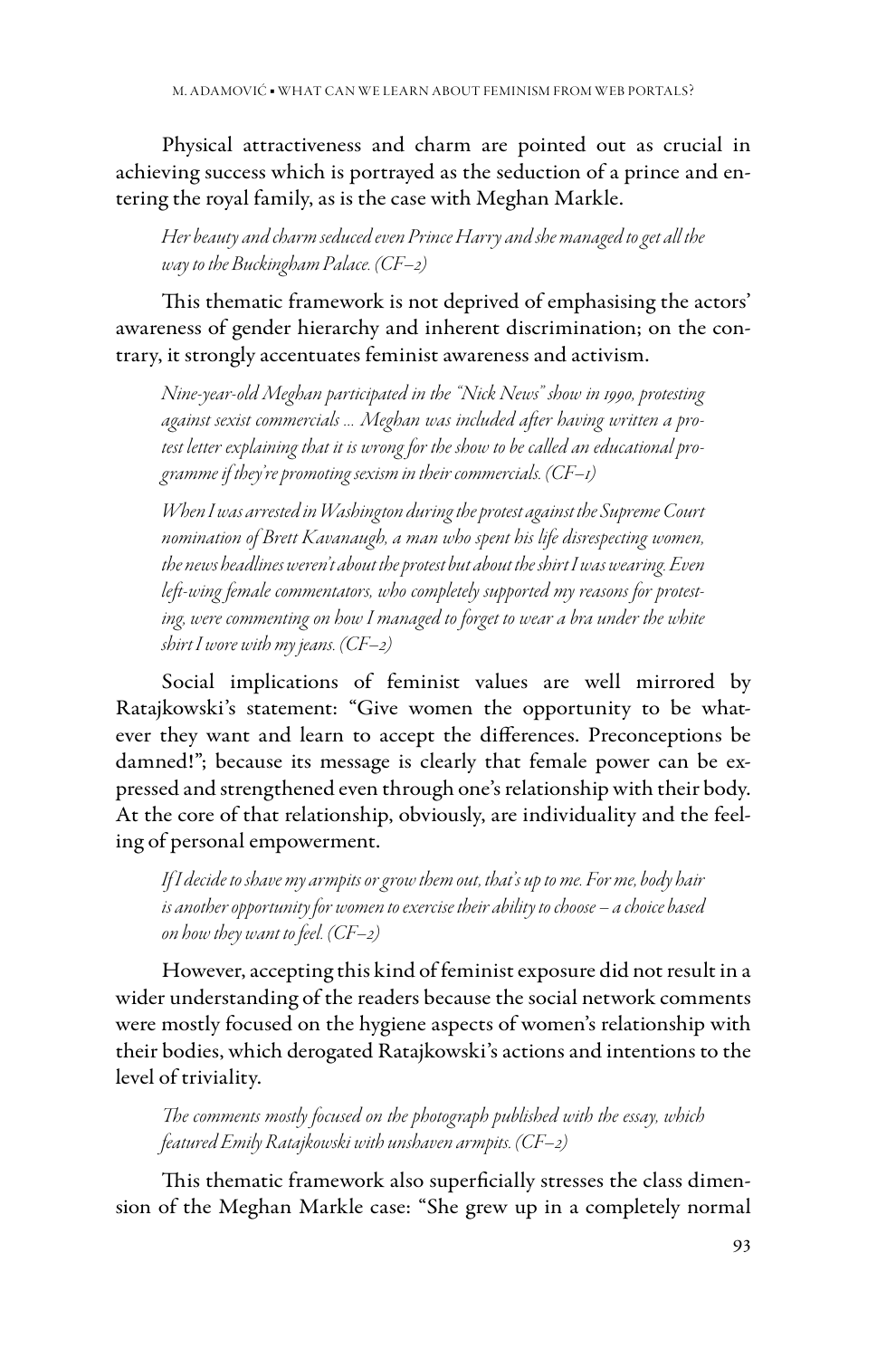family in California, her parents were divorced and the lived in average American circumstances". The rapid success following her getting married did not affect her feminist values:

*She still talks about the same things, cares about the same issues and tries to promote feminism in every way possible. She was always the girl for change and by marrying she found the ideal platform to continue loudly telling the world what she really thinks. (CF–1)*

In this framework, the word feminism is explicitly mentioned. The text's temporal dimension is such that it almost completely deals with the present, that is, the past is mentioned only in connection with the continuity of expressing feminist attitudes. Feminism is discussed affirmatively; it is almost presented as mainstream, something immanent and normal for every woman. It is suggested that the advocates of feminism are bold and self-conscious women.

#### *Feminist Activism*

The theme of feminist activism, unlike other thematic frameworks, presents feminism through much more serious and complex stories, regardless of whether they come from the area of social activism, academic community or culture.

The actors of this thematic framework are women such as Seyran Ates, feminist, human rights activist and a female imam who founded a mosque and says she is fighting against political Islam and patriarchy. Another is the sociologist Sara R. Farris, who wrote the book *In the Name of Women's Rights: The Rise of Femonationalism* dealing with *orientalist theories and theories of gender, race and social reproduction, particularly as they apply to the analysis of migrant women in Europe*. Another article featured the news that the activist, actress and producer Jelena Veljača, who had co-organised the "Justice for little girls" protest demanding a system of helping victims of sexual abuse, was a guest on Croatian television. She had commented on the #MeToo movement and argued with the TV host about the relationship of the producer Harvey Weinstein and actress Salma Hayek after the actress had published a column in The New York Times in which she broke a 14-year silence and spoke about the nature of Weinstein's sexual demands she had experienced while they were working together.

Under actors, I included feminist authorships or cult achievements such as, for example, the Vienna premiere of an opera composed and directed by women featuring a libretto based on the biographical novel by Virginia Woolf *Orlando: A Biography* because the said novel questions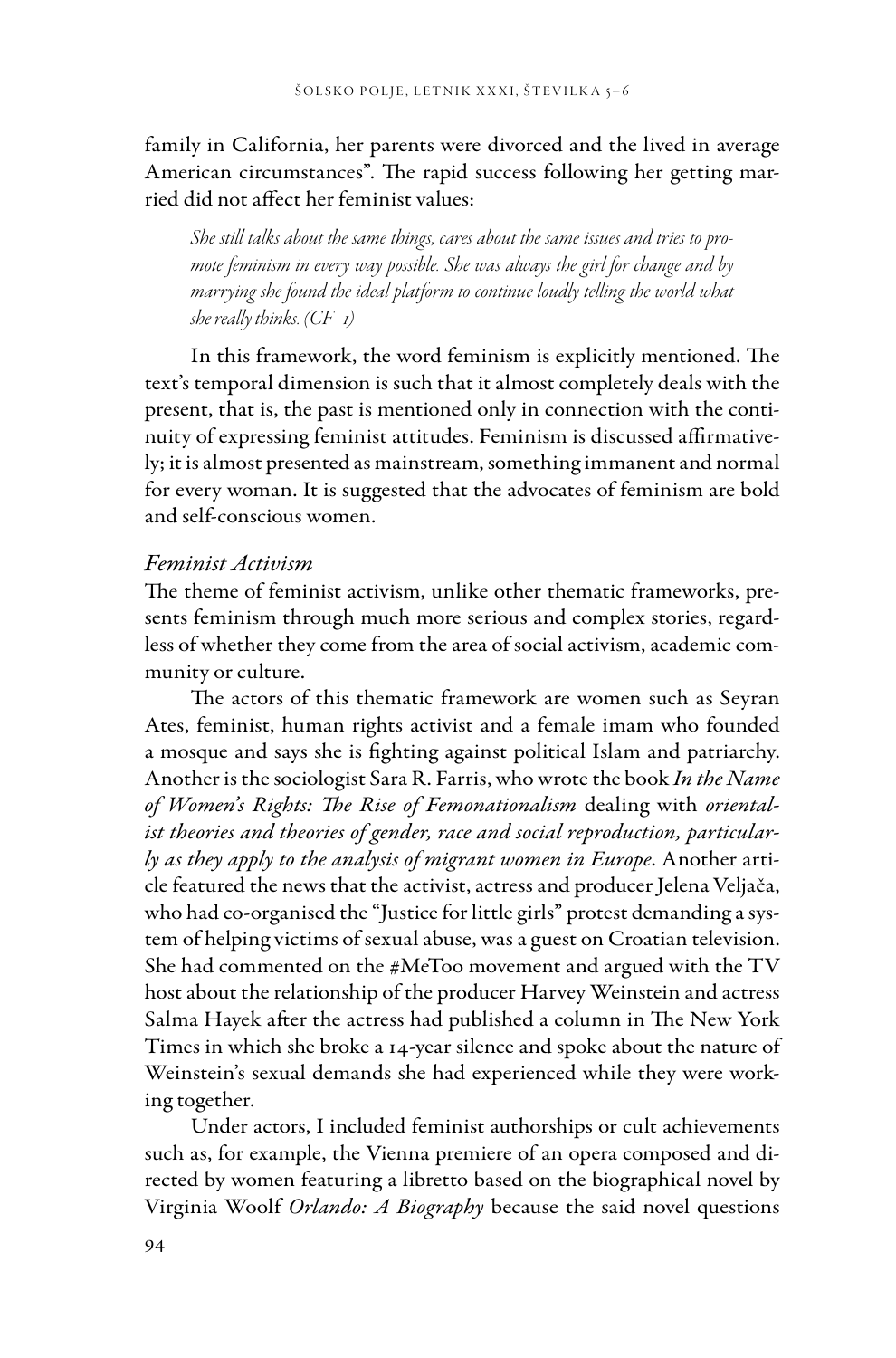gender norms and is considered one of the first English novels about transgender issues. The title clearly highlights that the opera's title role is played by a transgender person. Here I also included the play *I haven't stopped since the morning* by the Croatian drama writer Una Vizek, which speaks about the power relations between men and women in the private sphere because *in the imaginary matriarchal society women hold all the power, while the men are at home, taking care of the children, doing the laundry and cooking… they haven't stopped since morning.*

Given the variety of actors, different hierarchical relationships are mentioned; for example, in the case of the liberal mosque, the issues are *gender equality and the acceptance of LGBTIQ identities*, the right of women to pray alongside men and asking for the possibility of women to lead in prayer as well as social implications of feminist values.

*I've been fighting against so-called political Islam, against patriarchy and traditional structures in my Turkish-Kurdish community since I was 15-years-old – says this feminist, whose life was transformed because of her activism. (FA–1)*

*And while religious freedom is one of the basic human rights, it is not more important than other rights, such as women's rights or sexual rights. And those rights also have to be respected. (FA–1)*

This theme further broaches a number of subthemes important to feminism and feminist theory; for example, the literary work of Virginia Woolf touches upon the issue of identity: *the novel … written in a satirical biographical manner, she dedicated to her female lover and long-time friend Vita Sackville-West, an eccentric British poetess.* Another theme which was introduced is that of racism, i.e. the reinforcement of nationalist strategies which blame the disempowerment of European workers on migrants and which also serve to strengthen the right-wing options. Further, the subtheme of femonationalism was mentioned, in the sense of neonationalists and neoliberals exploiting feminist ideas. The noted issues are some of the main contemporary political and feminist questions in the European and global contexts.

*Racism definitely plays a role in strengthening the right-wing movement by spreading the idea that all our problems are caused by migrants. This is a classic rightwing nationalist strateg y. (FA–2)*

*I view femonationalism as an integral part of the neoliberal reorganisation of the social, labour and state immigration policies within the context of the mentioned financial crisis. It is also an attempt by west European parties to advance their xenophobic politics by advocating for gender equality. It is actually fascinating*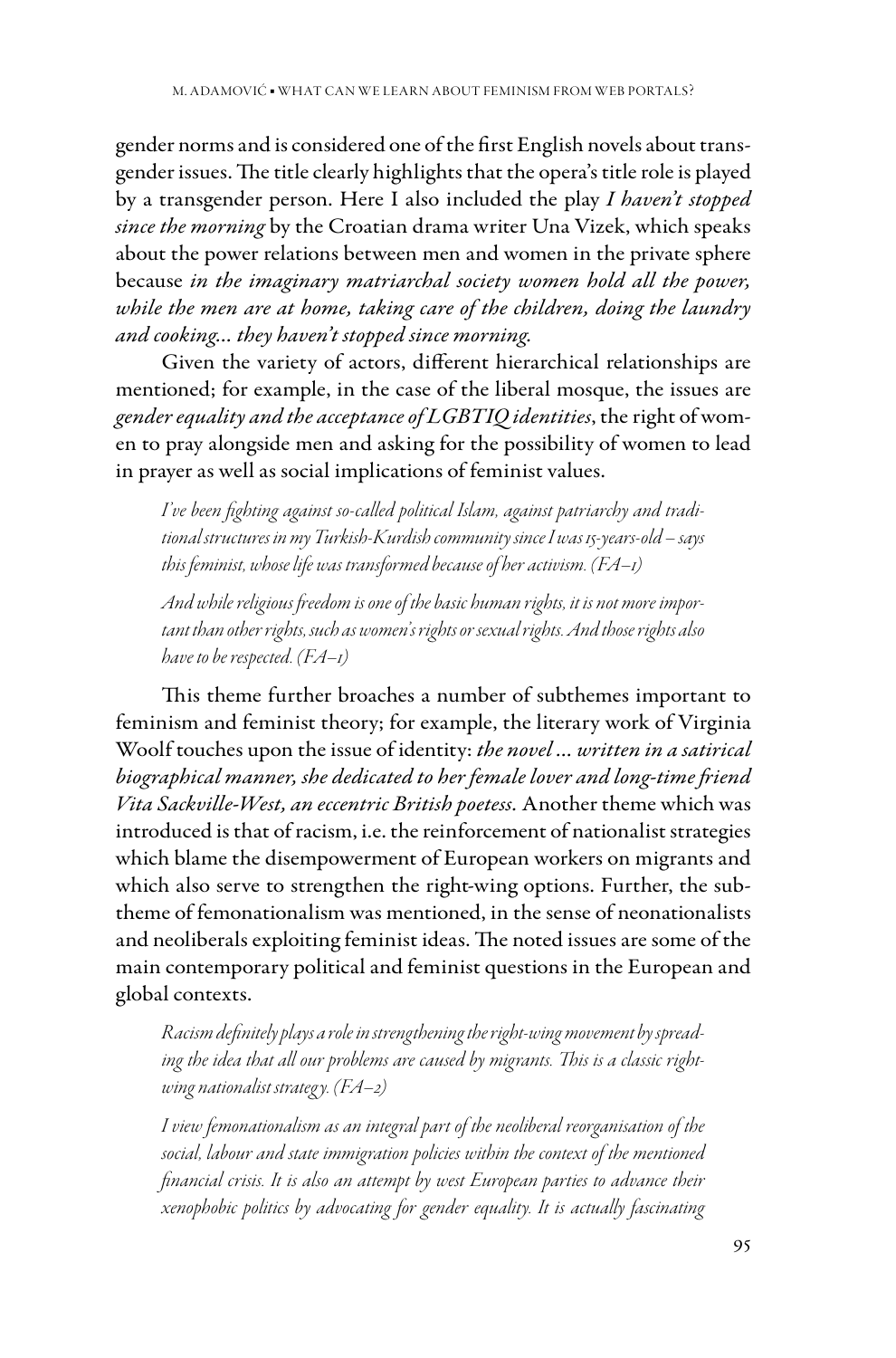*that those parties are using the ideas of women's rights in an effort to lobby against migrants and Muslims. On the other hand, an increasing number of these parties are led by women, for example, Marine Le Pen, which makes them additionally attractive to other women. (FA–2)*

*You are a white heterosexual male in a position of power. You do not understand that men and women, even when they occupy the same position of power, are not equal. This is what feminism is trying to say for a long time now. (FA–3)*

One of the hierarchal relationships being indicated is the one involving individual European feminists (Élisabeth Badinter, Ayaan Hirsi Ali, Oriana Fallaci) joining anti-Islam movements. This is also the only thematic framework dealing with the activist engagement of other feminists and the only one which notes a distinction between feminist activist orientations.

*Entire female organisations have turned … against Muslims by advocating a ban on wearing traditional coverings and portraying Muslim women as passive victims which need to be rescued and emancipated. This anti-Islam feminist front presents sexism as a sole component of Muslim culture and Islam as a dangerous religion which must be stopped. (FA–2)*

*During the 60s and 70s, there were ideological divisions between Marxist and radical feminists, but at the same time, they all agreed on issues of abortion rights, employment and divorce. All those women came from completely different backgrounds but they were united in their demands. Today feminism remains very divided, especially based on class. (FA–3)*

This thematic framework speaks affirmatively of feminism and also discusses the status of academic feminism, providing greater insight into the more complex division of feminism, as well as the issue of women accepting male values and positions in corporations.

*The so-called academic feminism is a powerful phenomenon dating from the 1990s and early 2000s which has been gaining popularity in the past ten years among younger women and at a global level. The young are especially drawn to the neoliberal feminism … The women of today want to be louder, more visible and successful, and to have more self-confidence. (FA–3)*

The term feminism is not mentioned in all the articles; for example, it is not referenced in the article about the opera portrayal, but is clearly articulated in all of the other articles. This thematic framework is focused on the present, featuring topics which are significant to diverse contemporary societies.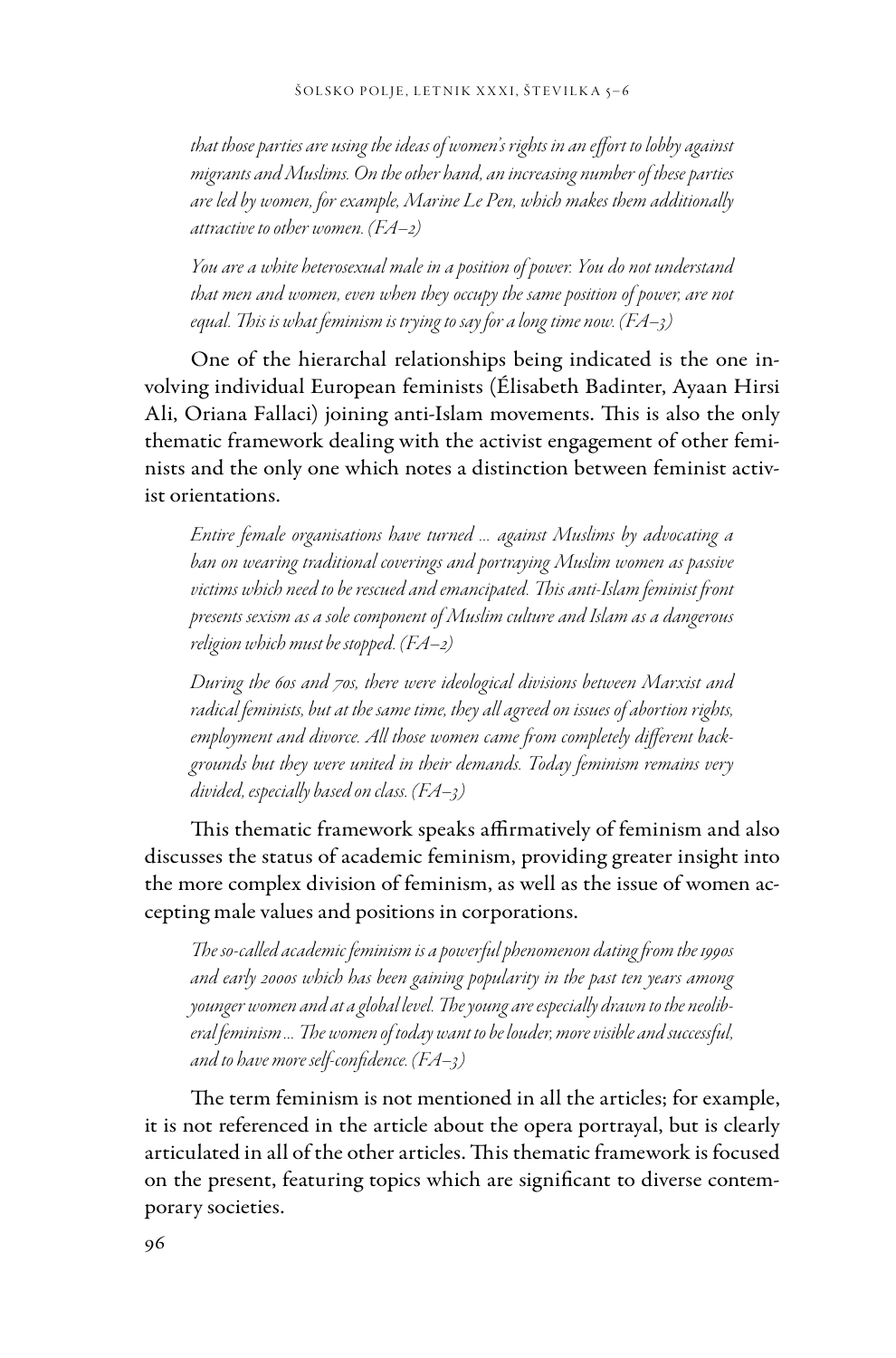# *Feminism and Film*

This thematic framework comments on feminist-themed movies as well as their main protagonists or announces specialised events such as feminist film festivals. Generally, it features film critiques or articles inspired by the feminist actions of movie protagonists. One of them showers such praise on the movie "Legally Blonde" that it even suggests a kind of "feminist know-how" or "guide to life" for young girls which is based on the movie script. Namely, the actors of this thematic framework are movie characters, such as Elle Woods for example.

In the comments of movie portrayals, the hierarchical aspects, i.e. power relations, are relatively emphasised through the retelling of the movie plot.

*When she first arrived at Harvard, Elle Woods was seen by everyone as a stereotypical stupid blonde and made fun of because of her clothing style. (FF–1)*

*One of the landmark scenes in the movie "Legally Blonde" is certainly the one in which professor Callahan invites Elle to his office pretending to want to congratulate her. He then proceeds to try and convince her to sleep with him if she wants to advance her career. (FF–1)*

In the desire for feminist achievements of the movie hero Elle Woods to be transferred into a personal, real-life philosophy, this framework offers numerous pearls of wisdom inspired by the feminist actions of this film character presented as advice, so it can be said that the implications of potentially "feminist activity" are extremely pronounced. The text is primarily entertaining in character and is evidently intended for younger readers.

*If something feels weird, it means it is weird. … nobody should suffer sexual harassment to succeed. Don't be afraid to take the lead. … Elle is persistent enough and confident enough to take the lead. Always be the best friend you can be. … Elle always makes sure that her friends are ok before she even looks at a man … she is the president of her sorority. (FF–1)*

The word feminism is mostly omitted from this thematic framework and when it is used for the purpose of analysis it is mostly in compound terms such as "the film's feminist framework". In one of the examples, this is elaborated through a string of cultural stereotypes denoting that women are not perceived as carriers of power unless they behave or appear in accordance with codes of hegemonic masculinity. About the example of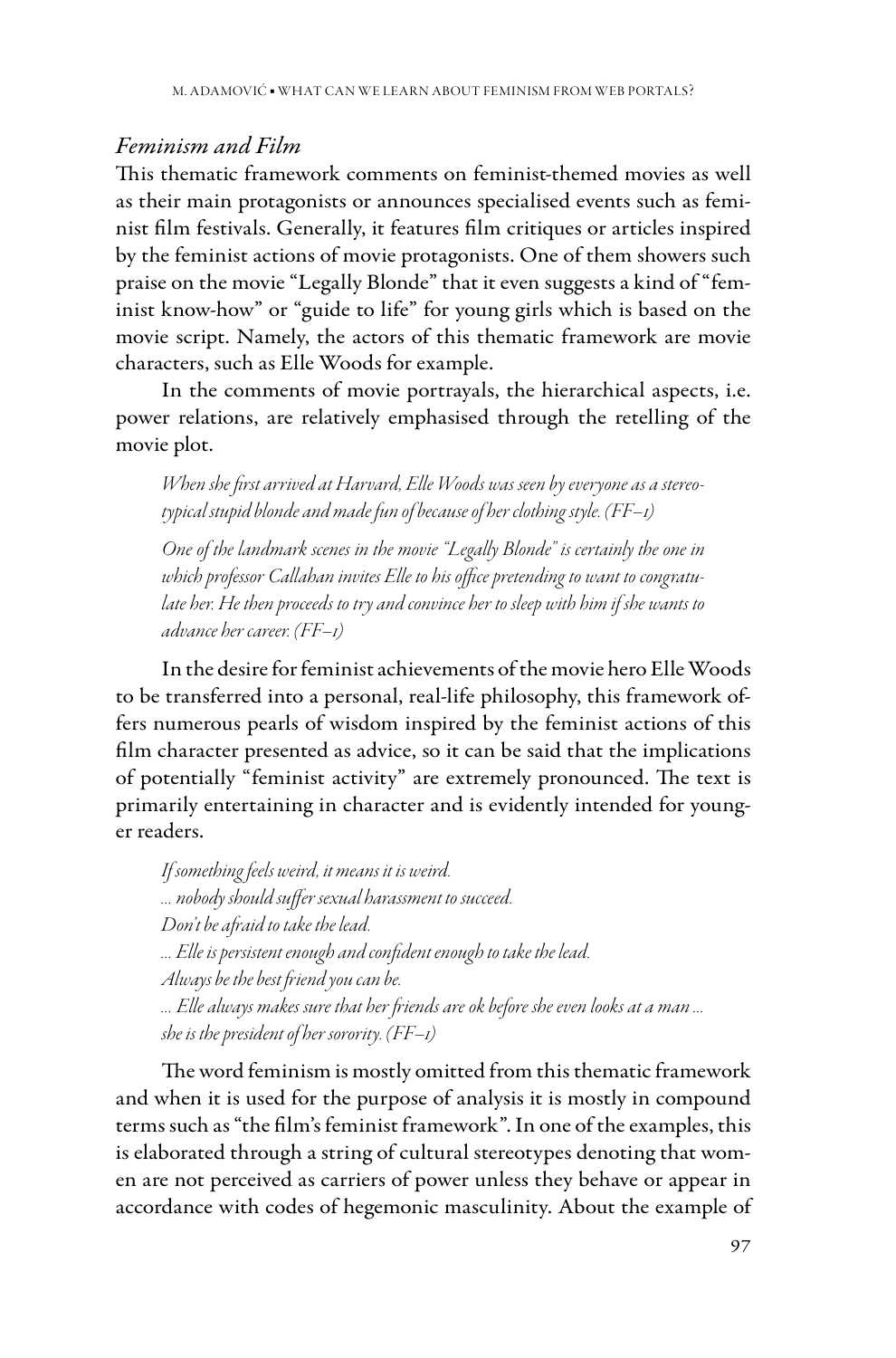the movie "Terminator: Dark fate", under the title "The irrelevant new Terminator movie: light action for kids with no thrill, fear or mystery but with an unconvincing feminist twist", the following is written:

*This type of feminist twist might have worked in the superb last instalment of Mad Max: Fury Road (2015), but it doesn't work here. Even the old grey-haired Sarah can hardly convince anyone that she could endure even 10 seconds against the new*  terminator, much less that she's capable of destroying it like some fierce warrior. *(FF–2)*

In this thematic framework, the feminist values are contextualised in two ways – affirmatively, as we have already stated, and negatively, like in the following example:

*Finally, it all seems like an unconvincing attempt to glorify the vision of g ynecocracy, a society where all the power is held by women. (FF–2)*

## Conclusion

The positioning of feminism on the bulletins of web portals can, from an educational standpoint, seem confusing because on one hand social institutions are increasingly incorporating gender awareness and taking gender parity into account while, on the other, the topic of feminism is sooner marginalised and trivialised than represented, in line with previous scientific knowledge (McRobbie, 2009; Lind & Salo, 2002; Rhode, 1995; Jaworska & Krishnamurthy, 2012).

We determined that the articles on feminism fit into one of five thematic frameworks: *feminist pioneers, female politicians and feminism, feminist activism, celebrity feminism, and feminism and film*. The feminist activism framework holds the greatest educational potential because it mostly presents interviews or statements by feminists of an academic, cultural or activist provenance who are also the main actors of this framework and whose statements authentically broach a series of feminist subthemes ranging from the relationship towards sexual violence, family violence, patriarchal values, LGBT rights, racial rights, migrants etc. Due to the gravity of the approach to the subject, this framework is also the least attractive in terms of following feminism for an audience desiring concise and short messages (Hobson, 2016) but it is also the only framework touching on the ideas of "real feminism" (Gay, 2014). The *feminist pioneers* thematic framework is oriented to the past and also features an educational intent by introducing the audience to women who have managed to succeed in male-dominated professions. This framework is more built on the idea "see what women can accomplish" than on the ideas of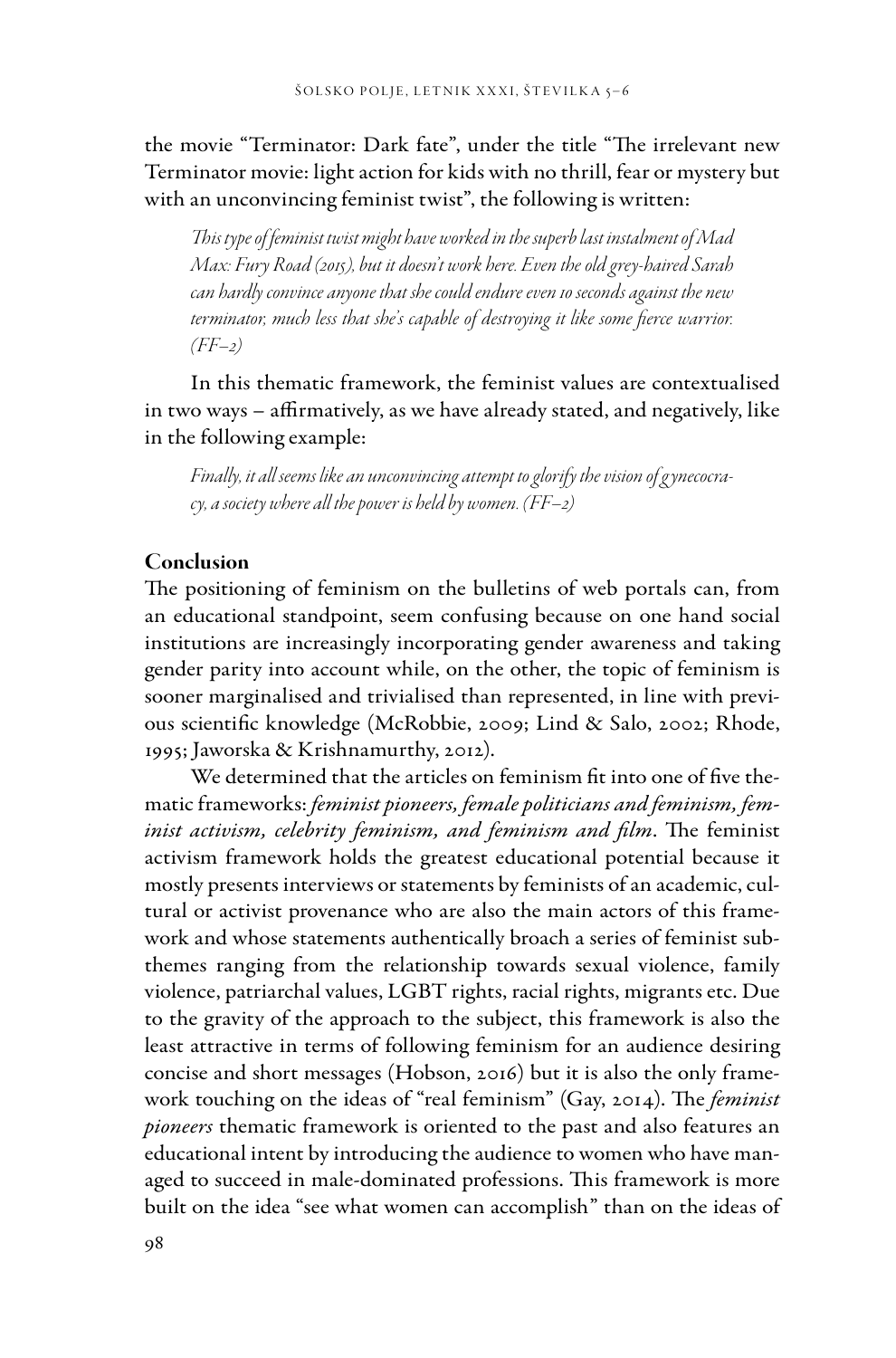feminism, although feminism is mentioned in the framework as well as the public activism of individual actors. The actors of this framework are written about both from the public and the private sphere, sometimes garnished by lascivious headlines.

The thematic framework *female politicians and feminism* is surprisingly the least educational; namely, there is almost no mention of politics, feminism as a word is not mentioned and the framework does not feature any true political feminist messages. This result is surprising but corresponds to the earlier mentioned theoretical insights of McRobbie (2009) that there is a new form of sexual contract in action because the political framework basically speaks about the educational achievements of the highest-ranking female politician; sending a laconic message to women that education brings equality so that educated women can realise their highest ambitions, including ambitions in high politics.

Certainly, most attractive to young audiences are the thematic frameworks *celebrity feminism* and *feminism and film* which are built on famous real or fictional actors. While the former are attractive due to their popularity in show business and their lifestyles, the latter are known to younger audiences from high-budget movies. Celebrity feminism definitely is very significant in spreading feminist values because it broaches an array of important and contemporary themes like female bodies, sexism etc. But at the same time a series of themes crucial for the global or local context such as abortion, reproductive rights etc. does not feature in this framework (Bachmann et al., 2018) nor does it speak about actual marginalised women (Vavrus, 2002). The *feminism and film* framework is more entertaining in character and features comments upon movies or (non)feminist acts of movie characters. Some of the individual comments in this framework are stereotypical in nature so it remains questionable how much the authors actually understand feminism and from which position their comments are coming.

Despite the limitations of this analysis due to the small sample, we can say that how useful the Internet is for feminism and how feminism is truly perceived by young audiences should be studied by asking them directly. However, it is certain that the entertaining and simplified messages hinting at feminism sent by celebrity feminists will resonate most strongly with young people.

## *References*

Albertson, W. C. (2018). Sleeping with the Enemy: The Male Gaze and Same-Sex Relationships on Broadcast Network Television. In D. Harp,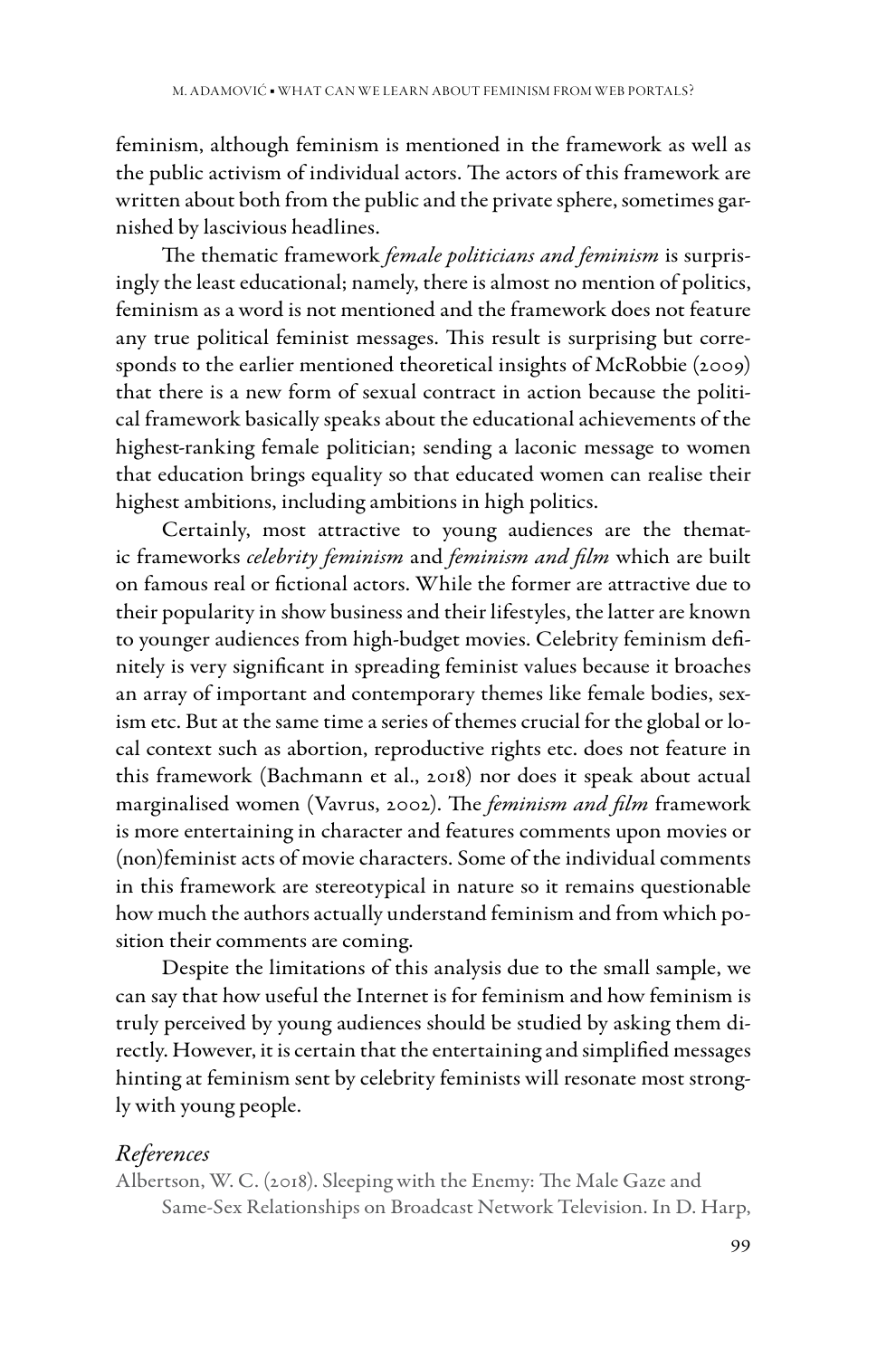J. Loke, & I. Bachmann (Eds.), *Feminist Approaches to Media Theory and Research* (pp. 53–64). Palgrave Macmillan.

- Brakus, A. (2015). Seksizam, mizoginija i bijeg od feminizma. Na svu sreću, KGK izjavila je kako nije feministkinja. Retrieved July 7, 2020, from https://www.libela.org/ sa-stavom/6338-na-svu-srecu-kgk-izjavila-je-kako-nije-feministkinja/.
- Bachmann, I., Harp, D., & Loke, J. (2018). Through a Feminist Kaleidoscope: Critiquing Media, Power, and Gender Inequalities. In D. Harp, J. Loke & I. Bachmann (Eds.), *Feminist Approaches to Media Theory and Research* (pp. 1–16). Palgrave Macmillan.
- Braun, V., & Clarke, V. (2006). Using thematic analysis in psychology. *Qualitative Research in Psychology*, *3*(2), 77–101.
- Buschman, J. K., & Lenart, S. (1996). "I am not a feminist, but…": College women, feminism, and negative experiences. *Political Psychology*, *17*(1), 59–75.
- Byerly, C. M., & Ross, K. (2006). *Women and Media: A Critical Introduction*. Blackwell.
- Callaghan, M., Cranmer, C., Rowan, M., Siann, G., & Wilson, F. (1999). Feminism in Scotland: Self-identification and stereotypes. *Gender and Education*,  $II(2)$ ,  $161–177$ .
- Clarke, V., & Braun, V. (2013). Teaching thematic analysis: Overcoming challenges and developing strategies for effective learning. *The Psychologist*, *26*(2), 120–123.
- Danova, M. (2006). Women in politics in Bulgarian newspapers: post-feminism in a post-totalitarian society. In N. Moranjak-Bamburać (Ed.), *Stereotyping: Representation of Women in Print Media in South East Europe* (pp. 111–132). Mediacentar.
- Gay, R. (2014). Emma Watson? Jennifer Lawrence? These aren't the feminists you're looking for. Retrieved August 8, 2020, from https://www.theguardian.com/commentisfree/2014/ oct/10/-sp-jennifer-lawrence-emma-watson-feminists-celebrity.
- Hall, S. (1988). *The Hard Road to Renewal: Thatcherism and the Crisis of the Left*. Verso.
- Harp, D., Loke, J., & Bachmann, I. (2016). The spectacle of politics: Wendy Davis, abortion, and pink shoes in the Texas 'fillybuster'. *Journal of Gender Studies*, *26*(2), 227–239.
- Hobson, J. (2016). Celebrity Feminism: More Than a Gateway. Retrieved July 20, 2020, from http://signsjournal.org/ currents-celebrity-feminism/hobson/.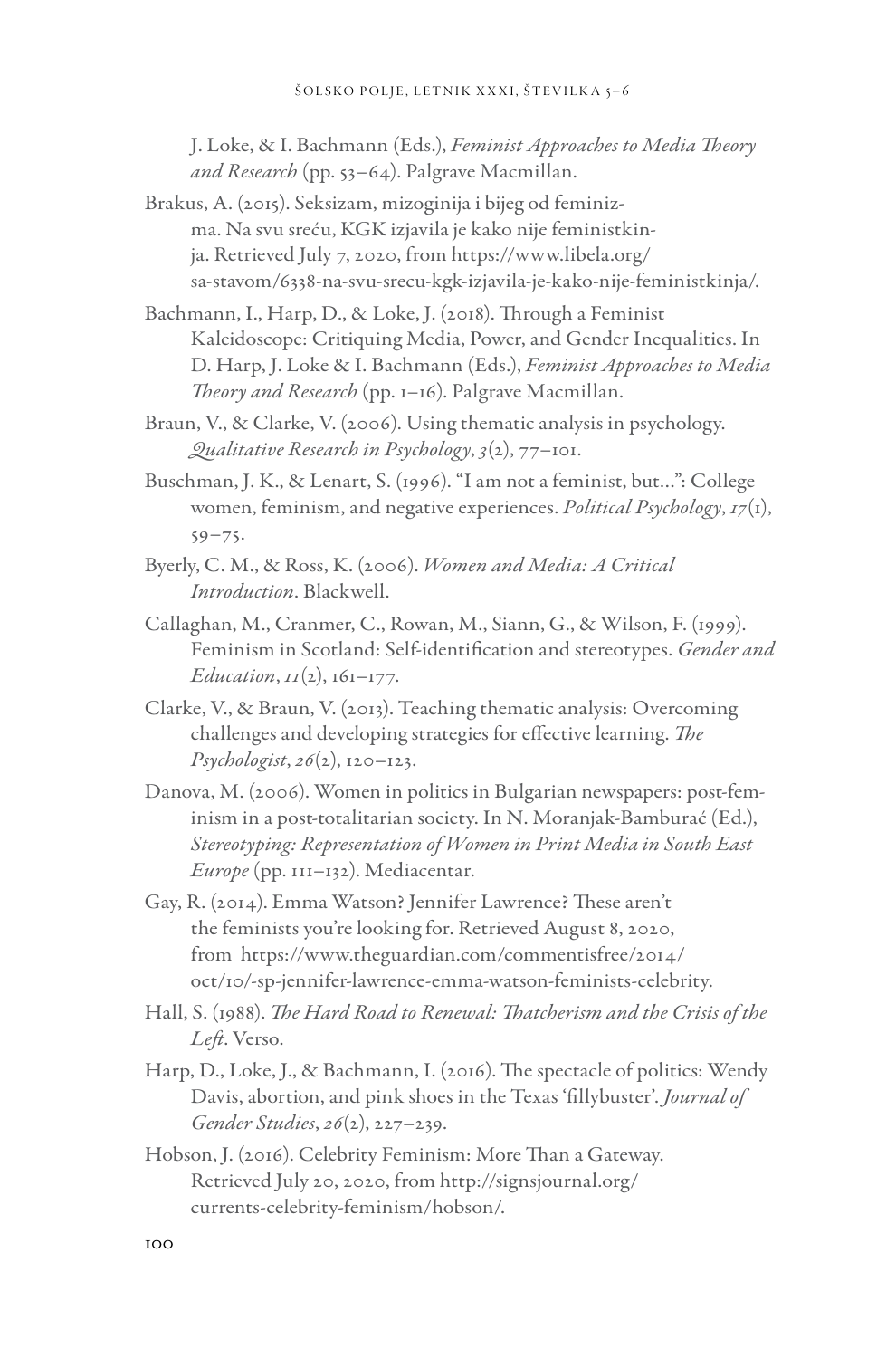- Isanović, A. (2006). Media discourse as a male domain: Gender representation in the daily newspapers of Bosnia and Herzegovina, Croatia and Serbia. In *Stereotyping: Representation of Women in Print Media in South East Europe* (pp. 43–80)*.* Mediacentar.
- Jaworska, S., & Krishnamurthy, R. (2012). On the F word: A corpus-based analysis of the media representation of feminism in British and German press discourse, 1990–2009. *Discourse and Society*, *23*(4), 401–431.
- Jia S., Lansdall-Welfare T., Sudhahar S., Carter C., & Cristianini N. (2016). Women Are Seen More than Heard in Online Newspapers. *PLoS*   $ONE, \text{II}(2), \text{e}0148434.$
- Lind, R., & Salo, C. (2002). The Framing of Feminists and Feminism in News and Public Affairs Programs in U.S. Electronic Media. *Journal of Communication 52*(1), 211–228.
- Lance, E. A., & Paschyn, C. (2018). The Applicability of Symbolic Annihilation in the Middle East. In D. Harp, J. Loke & I. Bachmann (Eds.), *Feminist Approaches to Media Theory and Research* (pp. 37–52). Palgrave Macmillan.
- Lončarević, K. (2011). Liberalni feminizam u 20. veku. In I. Milojević & S. Markov (Eds.), *Uvod u rodne teorije* (pp. 127–138). Univerzitet u Novom Sadu, Centar za rodne studije.
- Maguire, M., & Delahunt, B. (2017). Doing a Thematic Analysis: A Practical, Step-by-Step Guide for Learning and Teaching Scholars. *AISHE-J*, *8*(3), 3351–33514.

McRobbie, A. (2009). *Gender, Culture and Social Change*. SAGE.

- Moranjak-Bamburać, N. (2006). The unbearable lightness of stereotypes. In N. Moranjak-Bamburać (Ed.), *Stereotyping: Representation of Women in Print Media in South East Europe* (pp. 9–42). Mediacentar.
- Pateman, C. (1988). *Spolni ugovor*. Ženska infoteka.
- Riley, S. (2001). Maintaining Power: Male Constructions of "Feminists" and "Feminist Values". *Feminism & Psychology*, *11*(1), 55–78.
- Stanley, J. (2012). Women's Absence from News Photos: The Role of Tabloid Strategies at Elite and Non-elite Newspapers. *Media, Culture & Society*, 34, 979–998.
- Vavrus, M. D. (2002). *Postfeminist News: Political Women in Media Culture*. SUNY Press.
- Zeisler, A. (2016). We Were Feminists Once: From Riot Grrrl to CoverGirl, the Buying and Selling of a Political Movement. Public Affairs.